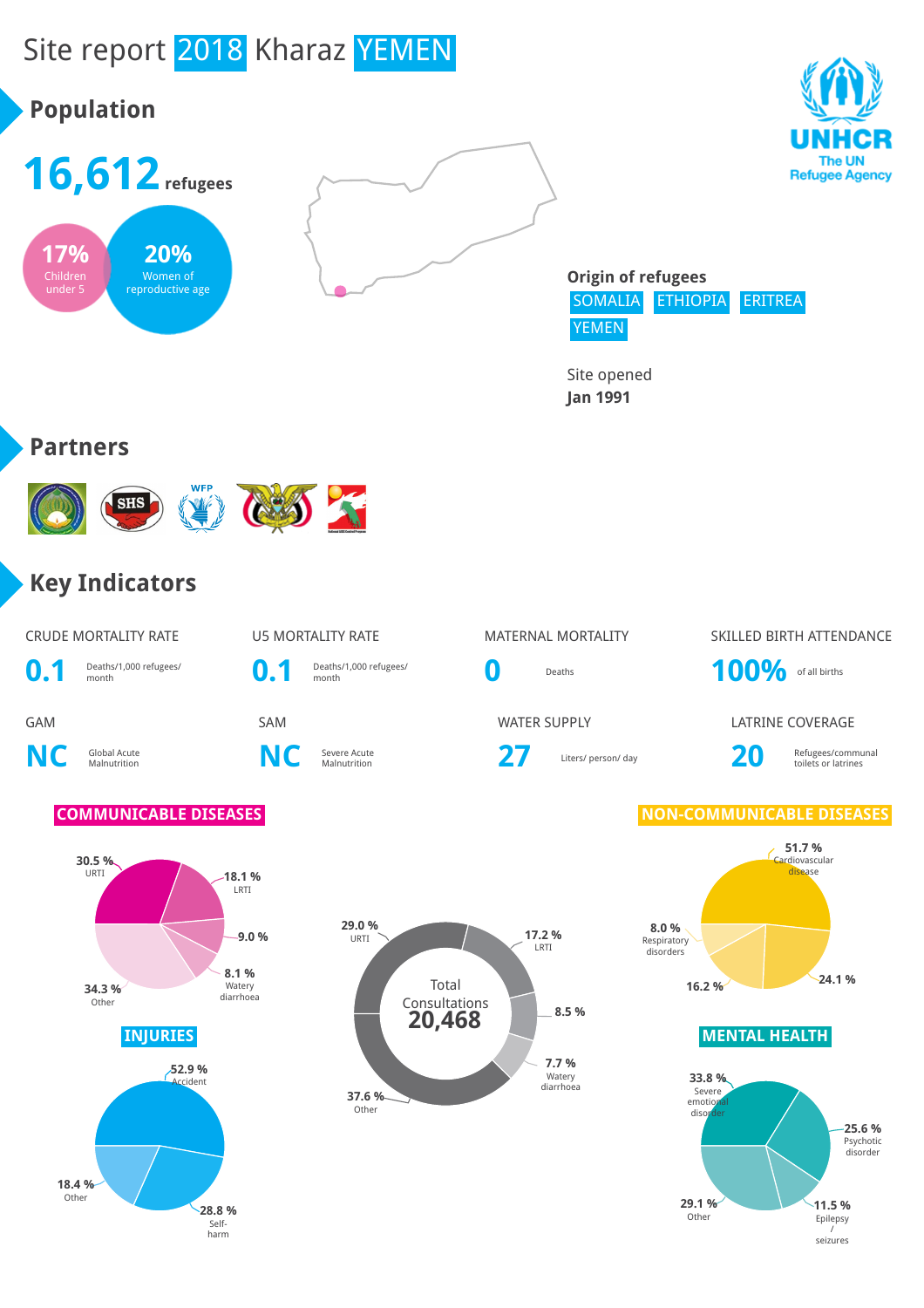# **Public Health**

| <b>HEALTH STAFFING</b>                                      | <b>INDICATOR</b> | <b>STANDARD</b> |                       | <b>MORBIDITY</b>                                 | <b>INDICATOR</b> | <b>STANDARD</b> |   |   |
|-------------------------------------------------------------|------------------|-----------------|-----------------------|--------------------------------------------------|------------------|-----------------|---|---|
| Number of medical doctors                                   | 4                | 1: 50,000       | ◉                     | Incidence of malaria among children under<br>5   | $\mathbf{0}$     |                 |   |   |
| Number of qualified nurses                                  | 8                | 1:10,000        | ◙                     | Incidence of watery diarrhoea among              | 19               |                 |   |   |
| Number of community health workers                          | 15               | 1: 1,000        | ▲                     | children under 5                                 |                  |                 |   |   |
| <b>ACCESS AND UTILIZATION</b>                               | <b>INDICATOR</b> | <b>STANDARD</b> |                       | Incidence of pneumonia among children<br>under 5 | 44               |                 |   |   |
| Consultations per trained clinician per day                 | 34               | < 50            | ◙                     | Incidence of pneumonia among over 5              | 19               |                 |   |   |
| Health utilisation rate (new visits / refugee /             | 1.1              | $1 - 4$         | $\bullet$             | Tuberculosis success rate                        | 100%             | < 90%           | ◙ |   |
| year)<br>Proportion of host population consultations        | 35%              |                 |                       | Were any MDR/X-TB cases diagnosed among<br>PoCs? | <b>No</b>        | <b>No</b>       | ೞ |   |
| <b>MORTALITY</b>                                            | <b>INDICATOR</b> | <b>STANDARD</b> |                       | <b>VACCINATION</b>                               | <b>INDICATOR</b> | <b>STANDARD</b> |   |   |
| <b>Crude Mortality Rate</b><br>(CMR) (/1000/month)          | 0.1              | < 0.75          | $\bullet$             | Full vaccination coverage                        | 41%              | < 95%           |   | Ø |
| <b>Under-five Mortality Rate</b><br>(U5MR) (/1000/month)    | 0.1              | < 1.5           | Ø                     | Measles vaccination coverage                     | 61%              | < 95%           |   | 0 |
| <b>Infant Mortality Rate</b><br>(IMR) (/1000 livebirths)    | 6.1              | < 30            | $\boldsymbol{\omega}$ | Source of vaccination data                       | <b>HIS</b>       |                 |   |   |
| <b>Neonatal Mortality Rate</b><br>(NNMR) (/1000 livebirths) | $\mathbf{0}$     | < 20            | $\bullet$             | <b>IN-PATIENT DEPARTMENT (IPD)</b>               | <b>INDICATOR</b> | <b>STANDARD</b> |   |   |
| <b>OUTBREAK ALERT AND RESPONSE</b>                          | <b>INDICATOR</b> | <b>STANDARD</b> |                       | Average length of stay (days)                    | 6.1              |                 |   |   |
| Proportion of outbreaks investigated within 48<br>hours     | 100%             | 100%            | Ø                     | Case fatality rate                               | 0.0              |                 |   |   |
| Number of outbreaks reported                                |                  |                 |                       | Hospitalisation rate                             | 17.2             | $50 - 150$      |   | Ø |

## **Reproductive Health**

| <b>ANTENATAL CARE</b>                                                                     | <b>INDICATOR</b> | <b>STANDARD</b> |              | <b>FAMILY PLANNING</b>                                                      | <b>INDICATOR</b> | <b>STANDARD</b> |   |
|-------------------------------------------------------------------------------------------|------------------|-----------------|--------------|-----------------------------------------------------------------------------|------------------|-----------------|---|
| Antenatal care coverage                                                                   | 98%              | $> 90\%$        |              | Contraceptive prevalence rate                                               | 2%               | $\geq 30\%$     | ☎ |
| Coverage of antenatal tetanus vaccination                                                 | 96%              | >95%            |              | Source of contraceptive prevalence data                                     | <b>HIS</b>       |                 |   |
| <b>DELIVERY CARE</b>                                                                      | <b>INDICATOR</b> | <b>STANDARD</b> |              | SEXUAL AND GENDER-BASED VIOLENCE (SGBV)                                     | <b>INDICATOR</b> | <b>STANDARD</b> |   |
| Proportion of births attended by skilled<br>personnel                                     | 100%             | $\geq 90\%$     | $\checkmark$ | Total number of reported rapes                                              | 10               |                 |   |
| Proportion of births conducted by caesarean<br>section                                    | 0%               | $5 - 15%$       | Ø            | Proportion of eligible rape survivors provided<br>with PEP within 72 hours  | 100%             | 100%            |   |
| Proportion of newborn infants with low birth<br>weight (<2500 gs) (weighed within 72 hrs) | 0%               | < 15%           |              | Proportion of eligible rape survivors provided<br>with ECP within 120 hours | 0%               | 100%            | ☎ |
| Proportion of teenage pregnancies                                                         | 1%               |                 |              | SEXUALLY TRANSMITTED INFECTIONS (STIS)                                      | <b>INDICATOR</b> | <b>STANDARD</b> |   |
| Still birth rate (/ 1000 total births / month)                                            | $\Omega$         |                 |              | Number of genital ulcer diseases                                            | $\Omega$         |                 |   |
| Number of maternal deaths                                                                 | $\mathbf{0}$     |                 |              | Number of Pelvic Inflammatory diseases                                      | 342              |                 |   |
| Proportion of maternal deaths investigated<br>within 48 hours                             |                  | 100%            |              |                                                                             |                  |                 |   |